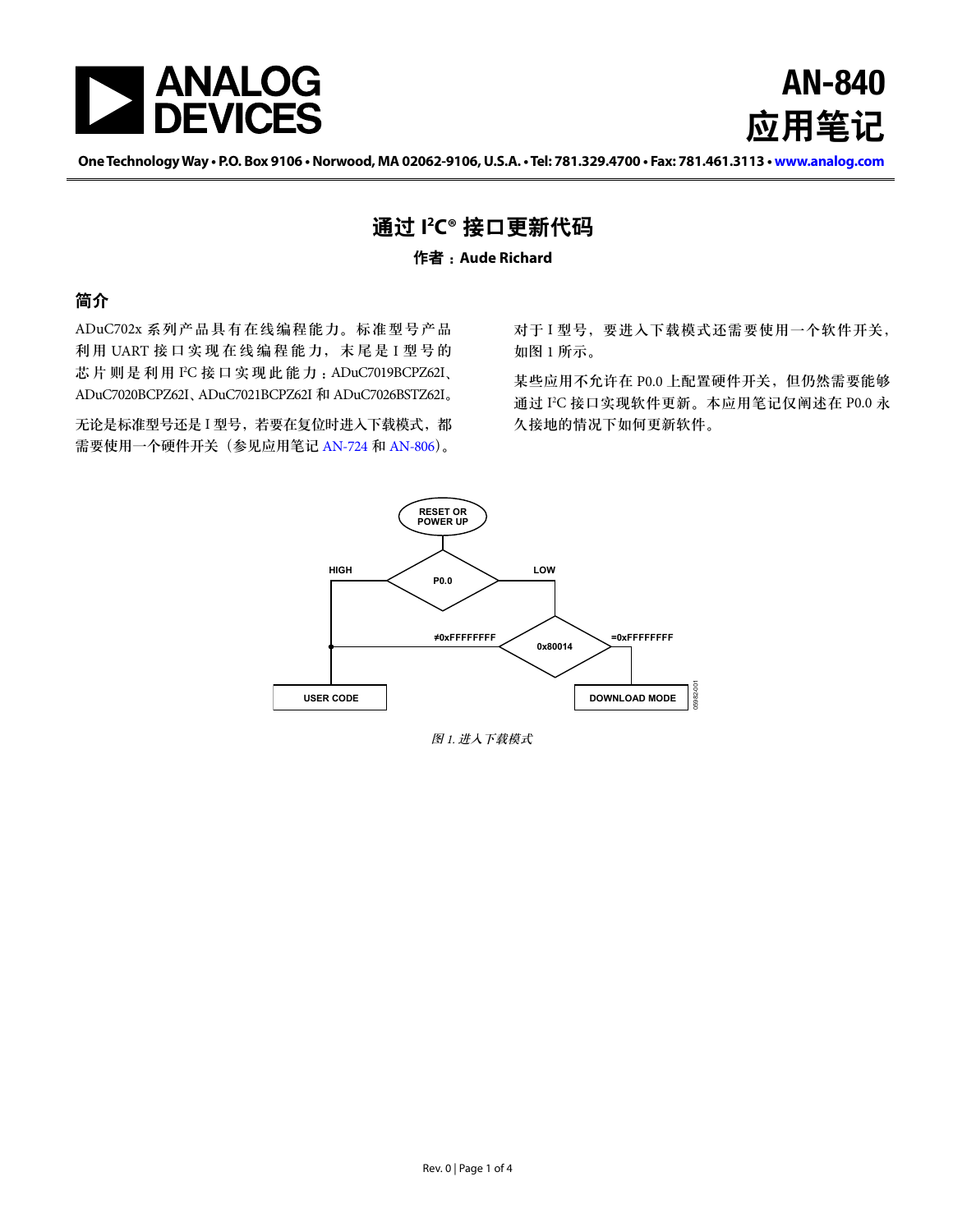# AN-840

## 危险

P0.0 接地意味着用户只应利用地址 0x80014 的内容, 如下 所述 :

- 如果地址 0x80014 清零 (=0xFFFFFFFF),则器件在复位 后处于下载模式。因为内核受到保护,所以无法使用 JTAG,禁止 JTAG 访问。加载器等待 I2C0 总线(P1.0 和 P1.1) 上的命令。用户代码不会执行, 除非加载器接 收到运行命令(更多信息参见 [AN-806](http://www.analog.com/an-806))。
- 如果地址 0x80014 未清零,则器件处于用户模式。它不 能进入下载模式,除非地址 0x80014 被擦除,并且器件 周期供电或复位。

### 在 **I** 型号上测试 **I 2 C** 加载器并调试代码

要通过 I 2 C 下载代码到 ADuC702x,必须擦除 0x80014。为 确保能够通过 I'C 更新代码,请使用下列方法之一 :

- 确保地址 0x80014 始终包含 0xFFFFFFFF。为此,应修改 启动代码,并使用 I2CWSD 以通过 I 2 C 下载代码。
- 使用 JTAG 擦除 Flash/EE 存储器。
- 在用户代码中定义一个协议来擦除 Flash/EE 存储器的第 0 页。

前两种方法在本部分中介绍,第三种方法在"[通过](#page-2-0) I<del>'</del>C 更 [新代码](#page-2-0)"部分介绍。

#### 修改启动代码

第一种方法是通过修改启动代码(见[表](#page-1-0)1)强制使地址 0x80014 变为 0xFFFFFFFF。这样可以根据需要多次进行下 载,而不必擦除整个 Flash/EE 存储器。注意,这种方法要 求使用硬件开关,或者每次器件复位 / 周期供电时都要下 载新代码。

#### 使用批量擦除命令

另一种方法是通过 JTAG 在 Flash/EE 控制器中输入批量擦 除命令。每次复位 / 周期供电时, 若是进入用户模式, 则 不得擦除地址 0x80014。这种方法在开发阶段对于调试很 有用,但不适用于实际应用。

使用批量擦除命令应遵从下述程序 :

- 1. 通过 JTAG 输入调试代码,打开 **Flash** 外设窗口。
- 2. 按照以下顺序键入批量擦除命令 :

 $FEEDAT = 0x3CFF;$  $FEEADR = 0xFFC3;$  $FEEMOD = FEEMOD | 0x8;$  $FEECON = 0x06;$ 

| GNU 编译器    |                    | Keil 编译器   |                    |            |
|------------|--------------------|------------|--------------------|------------|
| 矢量         |                    | 矢量         |                    | 地址         |
| <b>LDR</b> | PC, Reset Addr     | <b>LDR</b> | PC, Reset_Addr     | 地址 0x80000 |
| <b>LDR</b> | PC, Undef Addr     | <b>LDR</b> | PC, Undef Addr     | 地址 0x80004 |
| <b>LDR</b> | PC, SWI Addr       | <b>LDR</b> | PC, SWI Addr       | 地址 0x80008 |
| <b>LDR</b> | PC, PAbt Addr      | <b>LDR</b> | PC, PAbt Addr      | 地址 0x8000C |
| <b>LDR</b> | PC, DAbt Addr      | <b>LDR</b> | PC, DAbt Addr      | 地址 0x80010 |
| .word      | <b>OXFFFFFFFFF</b> | <b>DD</b>  | <b>OXFFFFFFFFF</b> | 地址 0x80014 |
| <b>LDR</b> | PC, IRO Addr       | <b>LDR</b> | PC, IRO Addr       | 地址 0x80018 |
| <b>LDR</b> | PC, FIQ Addr       | <b>LDR</b> | PC, FIO Addr       | 地址 0x8001C |

[1](#page-1-1) 粗体字行是需要修改的地址。

#### <span id="page-1-1"></span><span id="page-1-0"></span>表 **1.** 修改启动代码 **<sup>1</sup>**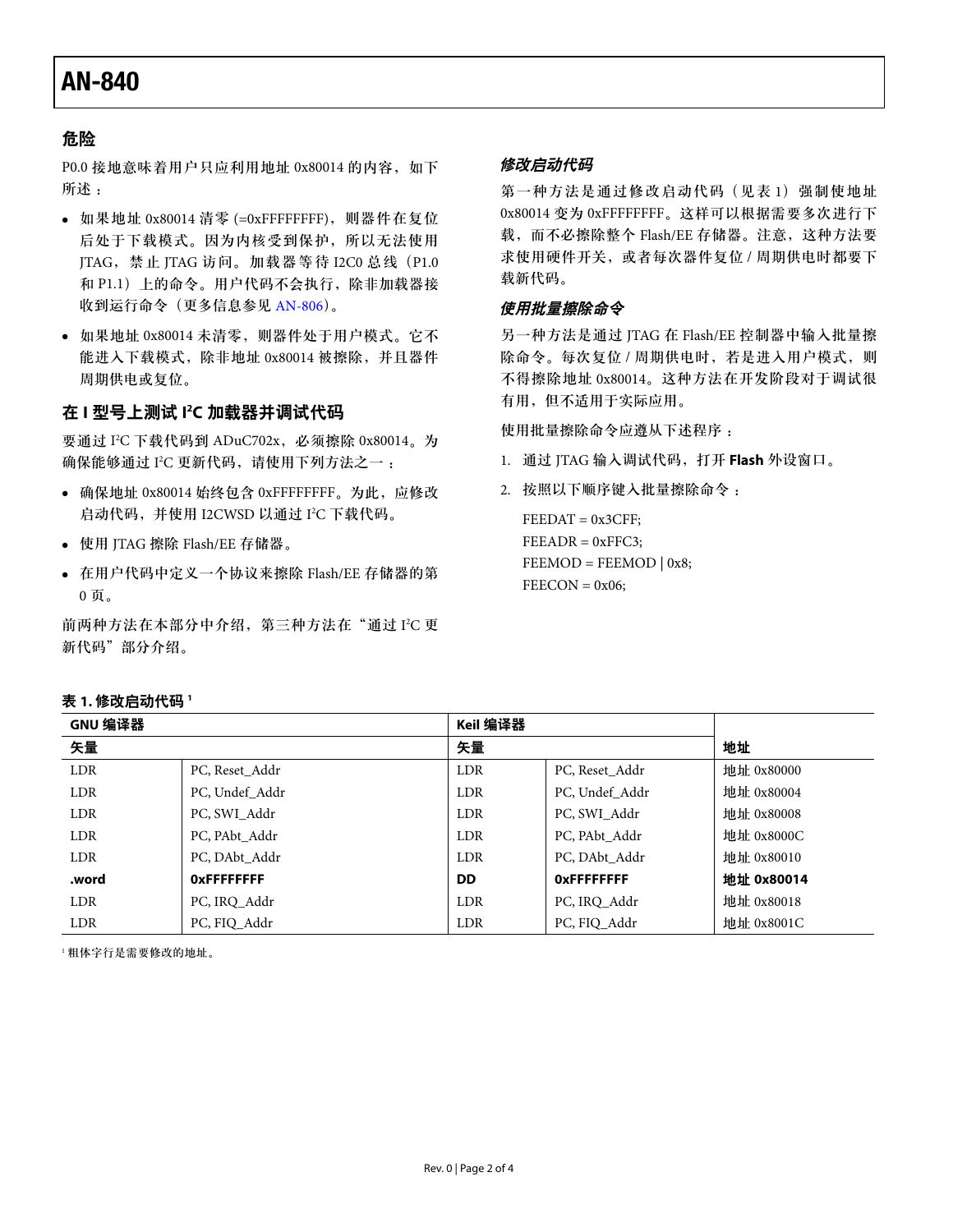## <span id="page-2-0"></span>通过 **I 2 C** 更新代码

可以将 I 2 C 协议作为用户代码的一部分来实现以擦除第 0 页。选择表中的一个专用地址或专用位置,将其用作进入 下载模式的标志。根据 SFP 参考设计代码,随附代码使用 0xA0 表中的地址 0xFF (255)。

当主机发送命令 A0 W 0xFF 0x01 S 时, 第 0 页被擦除, 并 执行软件复位。地址 0x80014 被擦除后,由于 P0.0 永久接地, 因此器件自动进入下载模式。随附代码的 C 代码 NoProt.c 部分中显示了这一点。

#### 使用示例代码

- 1. 使用 I2CWSD 下载 NoProt.hex。
- 2. 点击"运行"。

### 更新用户代码

- 1. 通过 I 2 C 发送命令 A0 W 0xFF 0x01 S。器件自动进入下 载模式,如[图](#page-2-1) 2 所示。
- 2. 使用 I2CWSD 下载更新代码。

注意,这种方法不能防止第 0 页被意外擦除。

欲了解另一种使用 Flash 保护的解决方案,参见"[在协议](#page-3-0) [中增加保护"](#page-3-0)部分。



<span id="page-2-1"></span>